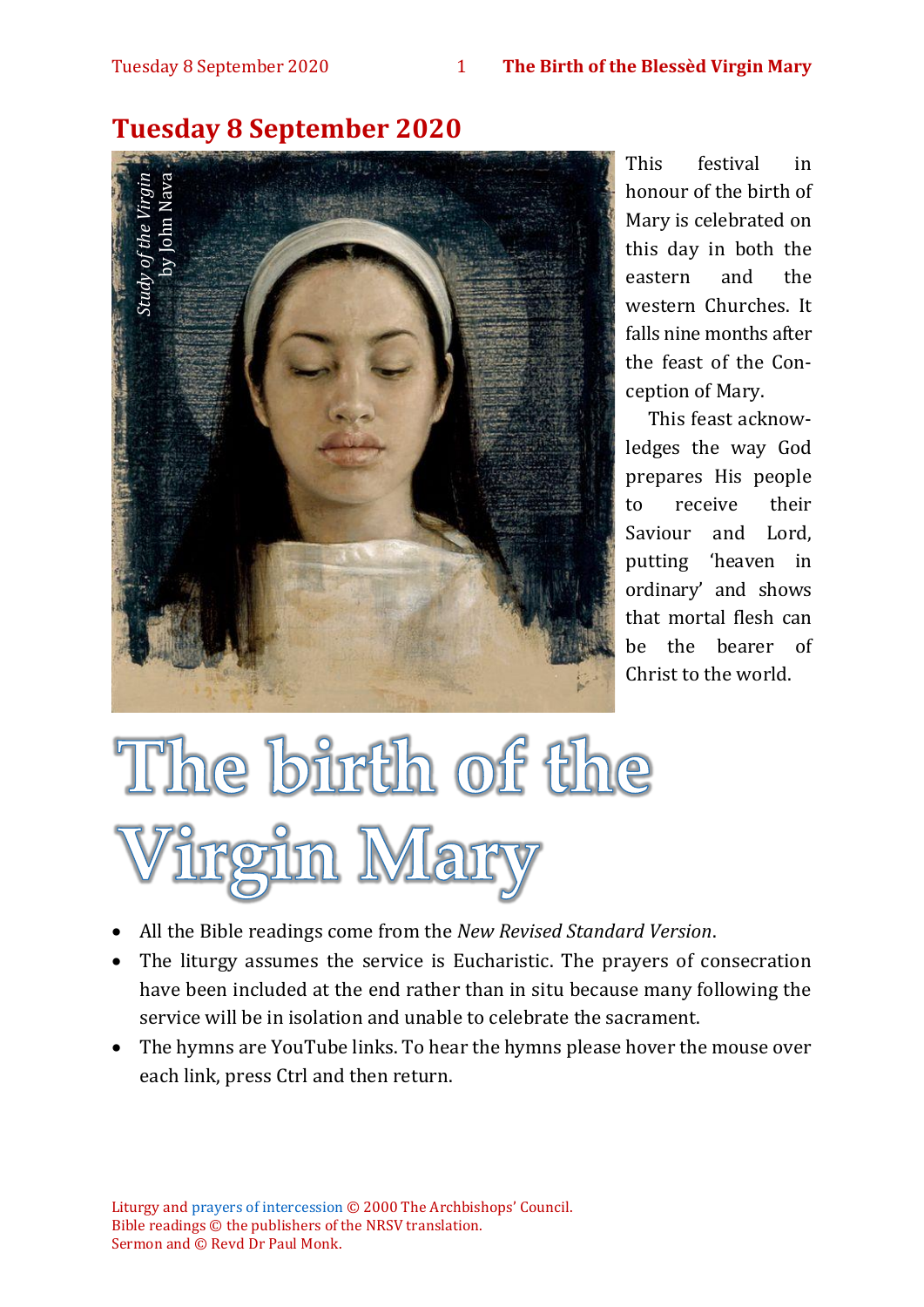# **Introduction and welcome**

HYMN 1 **[Tell out my soul](https://www.youtube.com/watch?v=-_JnUppvTAQ)** (please click on this link to hear the hymn)

# **The Welcome**

In the name of the Father, and of the Son, and of the Holy Spirit

All **Amen.**

The Lord be with you

All **And also with you.**

# **The Preparation**

All **Almighty God,**

**to whom all hearts are open, all desires known, and from whom no secrets are hidden: cleanse the thoughts of our hearts by the inspiration of your Holy Spirit, that we may perfectly love you, and worthily magnify your holy name; through Christ our Lord. Amen.**

Our Lord Jesus Christ said: The first commandment is this: 'Hear, O Israel, the Lord our God is the only Lord. You shall love the Lord your God with all your heart, with all your soul, with all your mind, and with all your strength.'

And the second is this: 'Love your neighbour as yourself.' There is no other commandment greater than these. On these two commandments hang all the law and the prophets. All **Amen. Lord, have mercy.**

Christ calls us to share the heavenly banquet of his love with all the saints in earth and heaven. Therefore, knowing our unworthiness and sin, let us confess our sins in penitence and faith, firmly resolved to keep God's commandments and to live in love and peace with all.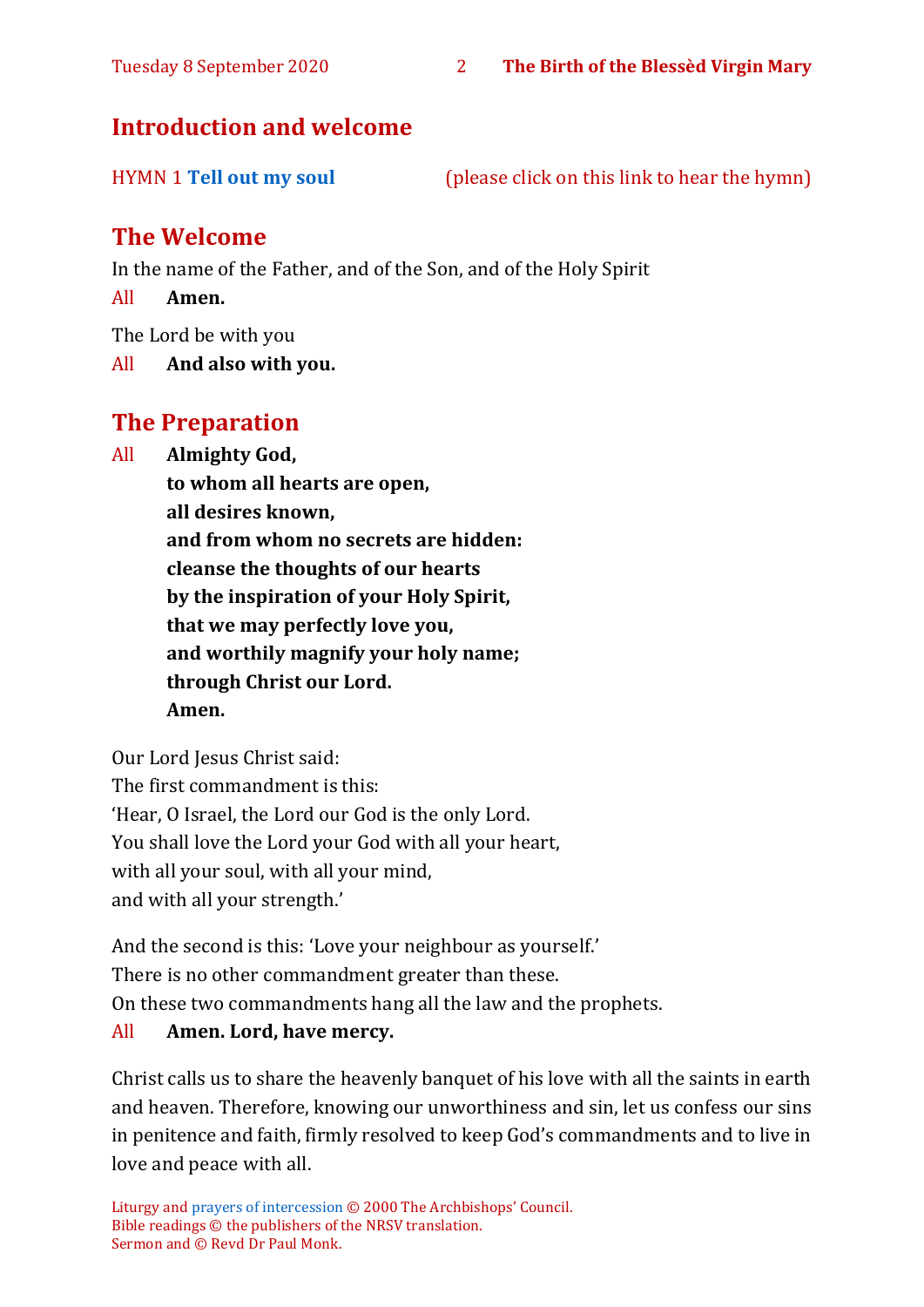All **Almighty God, our heavenly Father, we have sinned against you and against our neighbour in thought and word and deed, through negligence, through weakness, through our own deliberate fault. We are truly sorry and repent of all our sins. For the sake of your Son Jesus Christ, who died for us, forgive us all that is past and grant that we may serve you in newness of life to the glory of your name. Amen.**

Almighty God,

who forgives all who truly repent, have mercy upon you, pardon and deliver you from all your sins, confirm and strengthen you in all goodness, and keep you in life eternal; through Jesus Christ our Lord. All **Amen.**

# **The Gloria**

This Gloria is sung to the tune of 'Cwm Rhondda'. Click **[here](about:blank)** for the tune.

All **Glory be to God in Heaven, Songs of joy and peace we bring, Thankful hearts and voices raising, To creation's Lord we sing. Lord we thank you, Lord we praise you, Glory be to God our King: Glory be to God our King. Lamb of God, who on our shoulders, Bore the load of this world's sin;**

**Only Son of God the Father,**

**You have brought us peace within.**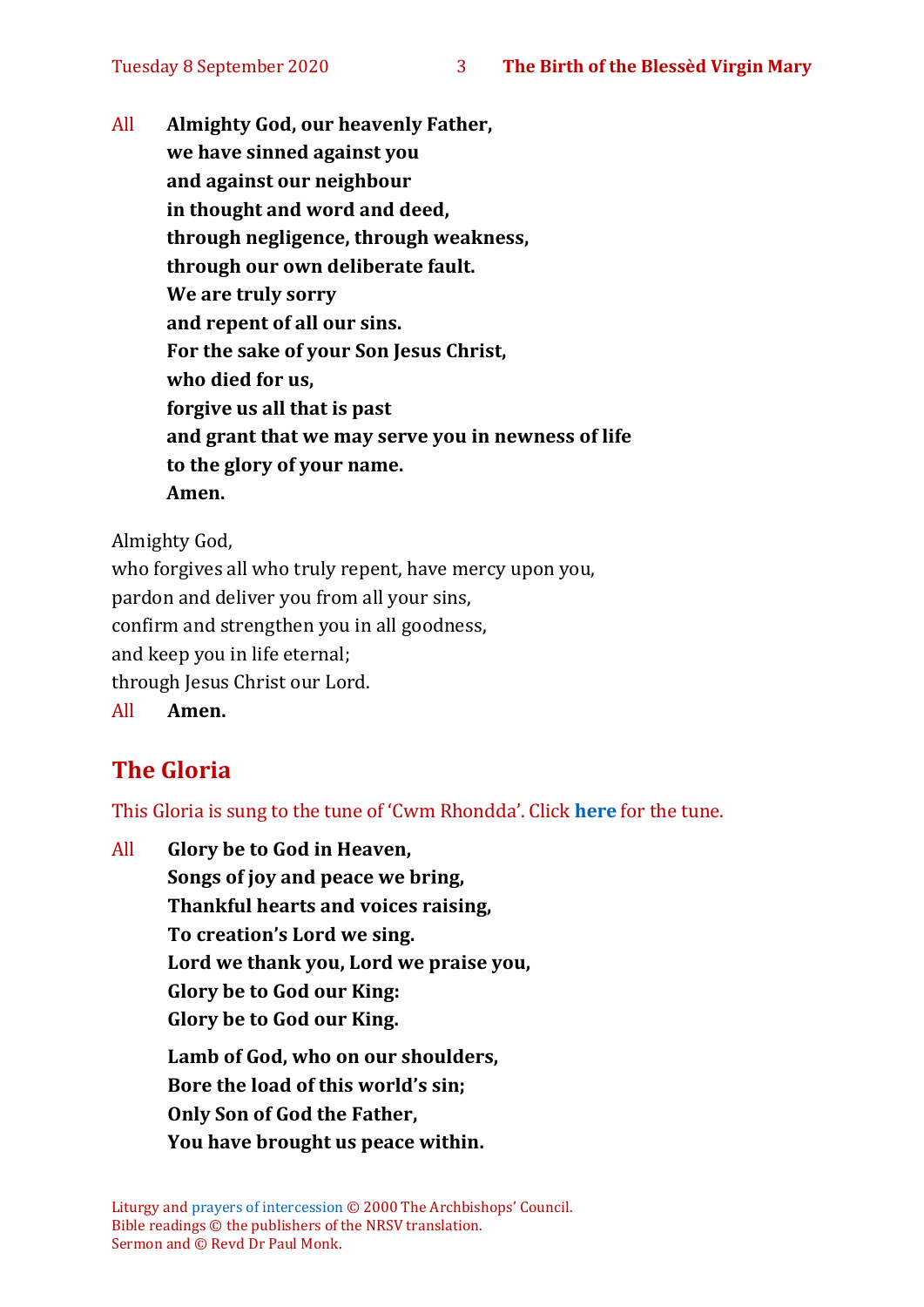**Lord, have mercy, Christ have mercy, Now your glorious reign begin: Now your glorious reign begin.**

**You O Son of God are Holy, You we praise with one accord. None in heav'n or earth is like you, Only you are Christ the Lord. With the Father and the Spirit, Ever worshipped and adored: Ever worshipped and adored.**

# **The Collect concerning the Birth of the Blessèd Virgin Mary**

Almighty and everlasting God, who stooped to raise fallen humanity through the child-bearing of blessèd Mary: grant that we, who have seen your glory revealed in our human nature and your love made perfect in our weakness, may daily be renewed in your image and conformed to the pattern of your Son, Jesus Christ our Lord, who is alive and reigns with you, in the unity of the Holy Spirit, one God, now and for ever.

All **Amen.**

# **First reading**

#### A reading from the Prophecy of Micah

You, O Bethlehem of Ephrathah, who are one of the little clans of Judah, from you shall come forth for me one who is to rule in Israel, whose origin is from of old, from ancient days. Therefore he shall give them up until the time when she who is in labour has brought forth; then the rest of his kindred shall return to the people of Israel. And he shall stand and feed his flock in the strength of the Lord, in the majesty of the name of the Lord his God. And they shall live secure, for now he shall be great to the ends of the earth. *Micah 5:2–4*

This is the Word of the Lord

#### All **Thanks be to God.**

Liturgy an[d prayers of intercession](https://www.churchofengland.org/prayer-and-worship/worship-texts-and-resources/common-worship/churchs-year/festivals/visit-blessed-virgin-mary-elizabeth) © 2000 The Archbishops' Council. Bible readings © the publishers of the NRSV translation. Sermon and © Revd Dr Paul Monk.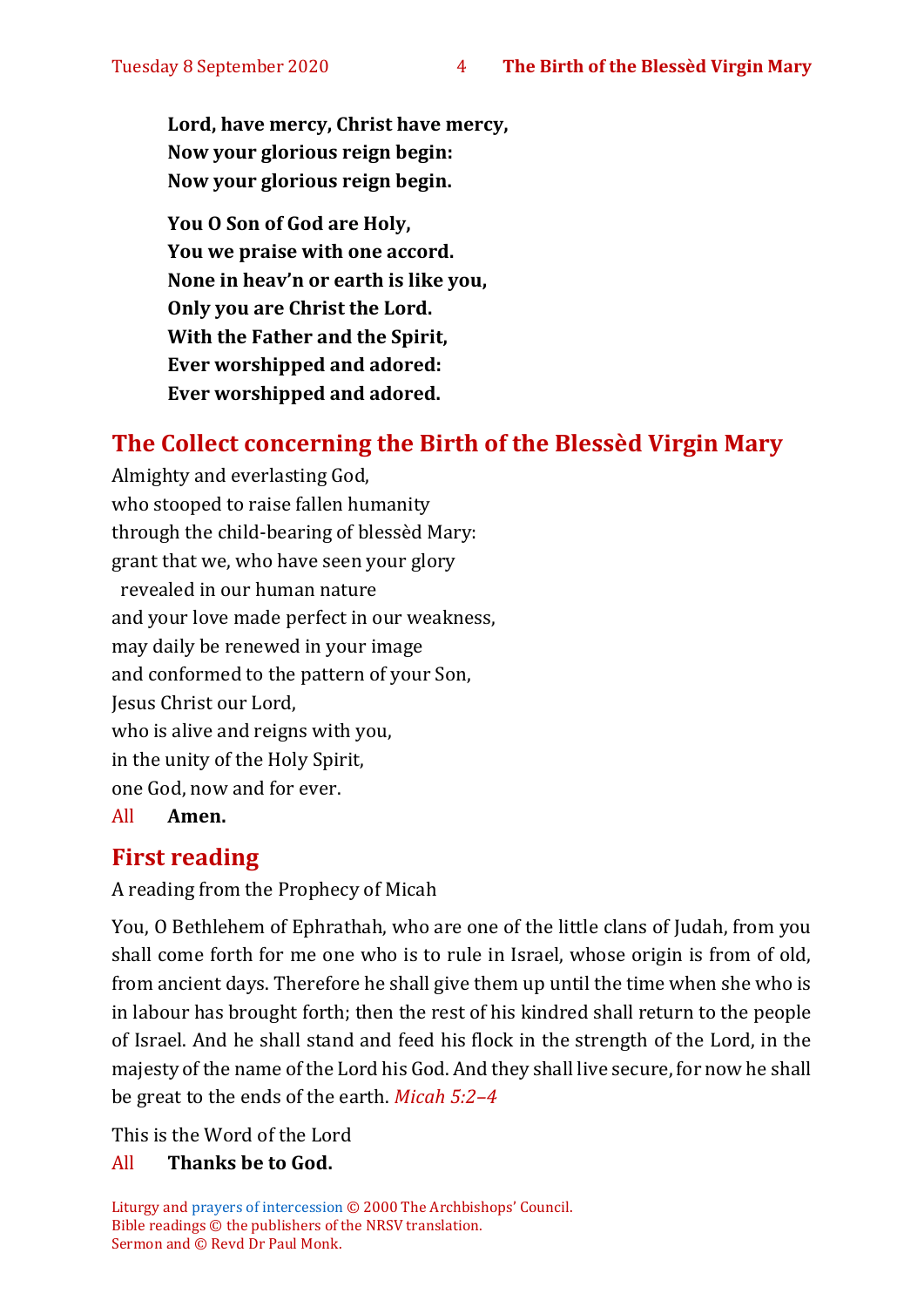# **Second reading**

A reading from the Letter of St Paul to the Romans

We know that all things work together for good for those who love God, who are called according to his purpose. For those whom he foreknew he also predestined to be conformed to the image of his Son, in order that he might be the firstborn within a large family. And those whom he predestined he also called; and those whom he called he also justified; and those whom he justified he also glorified. *Romans 8:28–30*

This is the Word of the Lord

All **Thanks be to God.**

HYMN 2 **[Ave Maria](https://www.youtube.com/watch?v=j8KL63r9Zcw)** (click on this link to hear the hymn)

# **Gospel reading**

Hear the Gospel of our Lord Jesus Christ according to Matthew

#### All **Glory to you O Lord.**

The birth of Jesus the Messiah took place in this way. When his mother Mary had been engaged to Joseph, but before they lived together, she was found to be with child from the Holy Spirit. Her husband Joseph, being a righteous man and unwilling to expose her to public disgrace, planned to dismiss her quietly. But just when he had resolved to do this, an angel of the Lord appeared to him in a dream and said, 'Joseph, son of David, do not be afraid to take Mary as your wife, for the child conceived in her is from the Holy Spirit. She will bear a son, and you are to name him Jesus, for he will save his people from their sins.' All this took place to fulfil what had been spoken by the Lord through the prophet: 'Look, the virgin shall conceive and bear a son, and they shall name him Emmanuel,' which means, 'God is with us.'

When Joseph awoke from sleep, he did as the angel of the Lord commanded him; he took her as his wife but had no marital relations with her until she had borne a son; and he named him Jesus. *Matthew 1:1–16, 18–23*

This is the Gospel of the Lord All **Praise to you O Christ.** 

# **Sermon**

Today's second reading (from St Paul's Letter to the Romans) reminds us how, 'All things work together for good for those who love God' with the important caveat 'who are called according to his purpose'.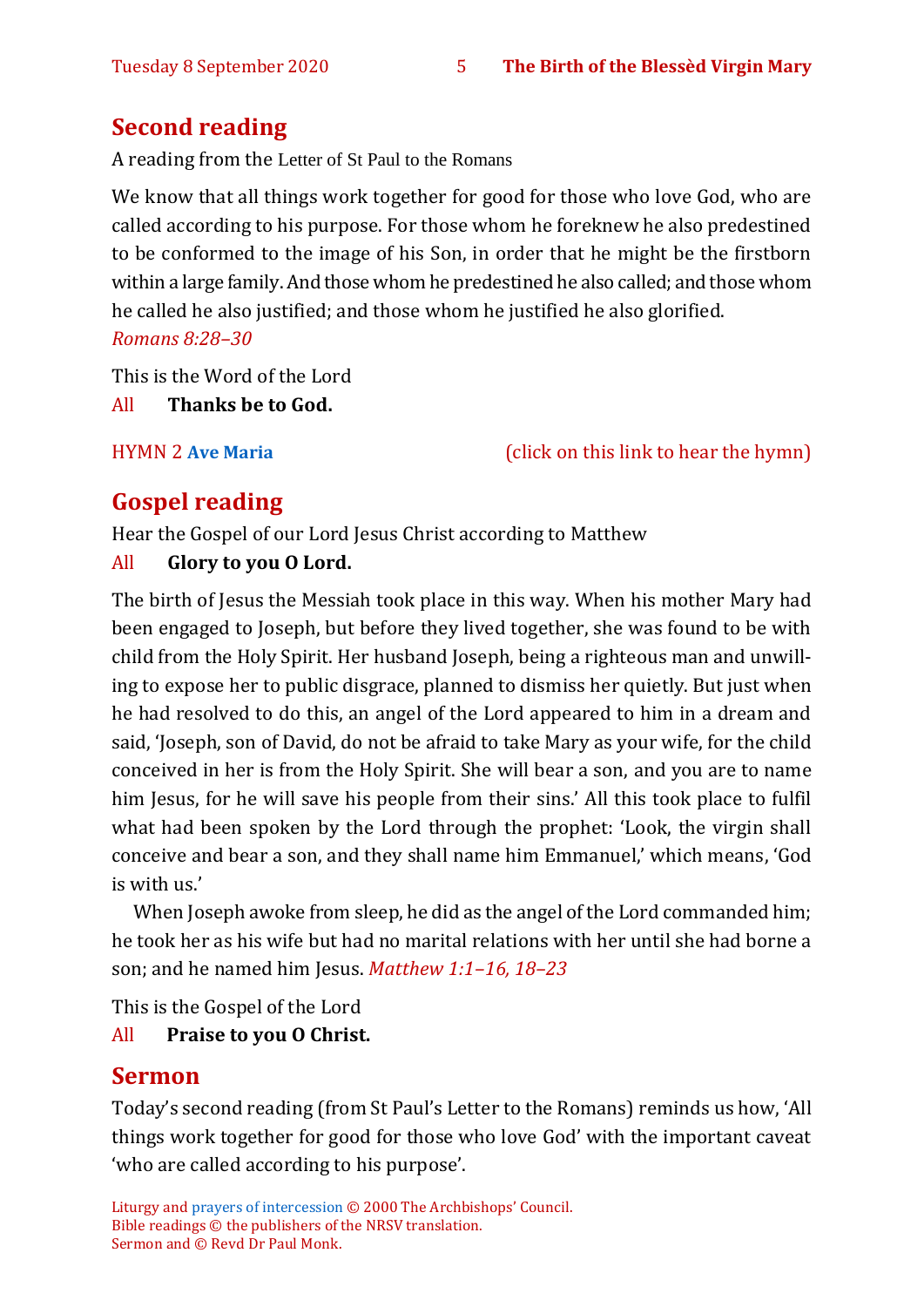All Christians want to do a good. We want to live in such a way that everything we do improves our lives and the lives of those around us. But it rarely seems to work. Being determined to live a good life does not guarantee that we actually do good. Instead, it asks the awkward question of why Scripture makes this promise.

It all comes down to St Paul's caveat *'who are called according to his purpose'*.

Some old-fashioned forms of Christianity talk about 'a good intention'. The idea is simple: we dedicate every thought, word, and deed to God, asking Him to use it for good. Seeing through a good intention is more difficult than the idea, but we can grow into such a mindset and offer an ever-increasing proportion of ourselves to God. Eventually, most of our actions can originate from within a good intention.

A better goal is a *pure* intention. It can differ very greatly from a *good* intention because it involves an extra step of first asking God if an intended action is right. The idea sounds a bit theoretical so let's discuss a concrete example A good intention might start, 'I will drop off some shopping for Mrs X'. By contrast, a pure intention might start, 'Lord, do you want me to drop off some shopping for Mrs X?'

Viewed this way, a good intention generally presupposes that we know what God wants of us—and that's where we usually slip up. An act inspired by a good intention, but done at the wrong time and in the wrong way, can soon stop being good. As the age-old phrase goes, 'The road to hell is paved with good intentions.'

A pure intention can also fall down insofar as we ask what to do but then need to listen; we ask when to do a good act and misinterpret the response. But that extra step of asking before acting makes it more likely that we'll get things right.

When St Paul tells us that all things work for good, he's assuming that we don't act without checking God's will. That's what St Paul's caveat is intended to check.

Incidentally, it's appropriate that we discuss the difference between a good intention and a pure intention today, as we remember Mary, because God changed human history through her, for her intention was pure: she said '*If it is your will* …' She was not restricting God's actions with ifs, buts and pre-conditions.

Therefore, as we seek to live a life of Christlike goodness, let's grow into the habit of seeking a *pure* intention every time we act.

#### **The Creed**

Do you believe and trust in God the Father, the source of all being and life, the one for whom we exist?

#### All **We believe and trust in him.**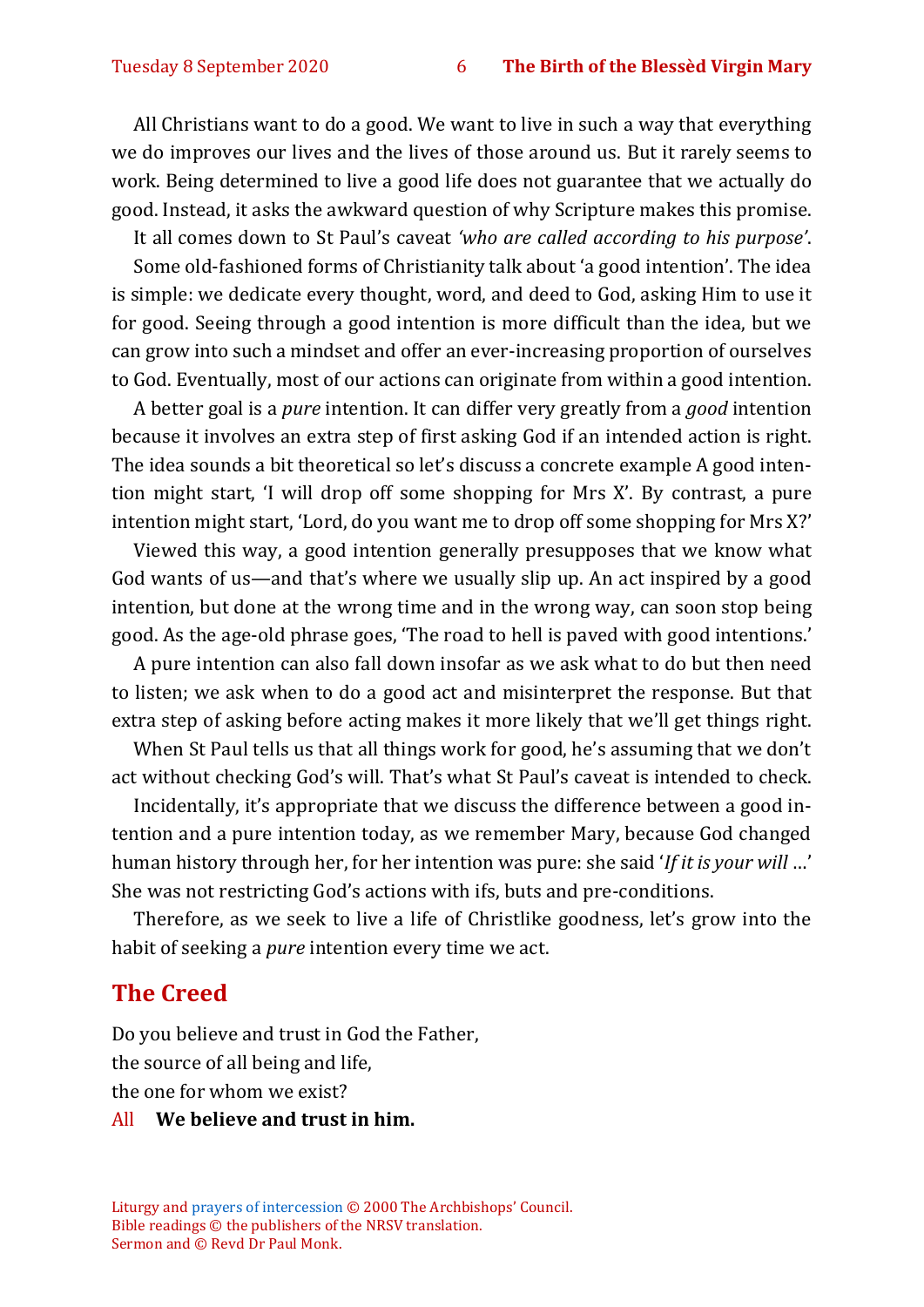Do you believe and trust in God the Son, who took our human nature, died for us and rose again?

#### All **We believe and trust in him.**

Do you believe and trust in God the Holy Spirit, who gives life to the people of God and makes Christ known in the world?

#### All **We believe and trust in him.**

This is the faith of the Church.

All **This is our faith. We believe and trust in one God, Father, Son and Holy Spirit. Amen.**

# **Prayers of intercession**

Let us proclaim the greatness of the Lord and rejoice together in the God who saves us. Lord, you do great things for us:

#### **holy is your name.**

You have mercy on those who fear you in every generation. We pray for your Church … Lord, you do great things for us:

#### **holy is your name.**

You show the strength of your arm and cast down the mighty from their thrones. We pray for the nations of the world and their leaders …

Lord, you do great things for us:

#### **holy is your name.**

You lift up the lowly and fill the hungry with good things. We pray for all those in any kind of need …

Lord, you do great things for us:

#### **holy is your name.**

You come to the aid of your servants and remember your promises with mercy. We remember … and all who have died in the faith of Christ. Bring us with them to share the joy of heaven with Mary and all the saints.

Lord, you do great things for us:

#### **holy is your name.**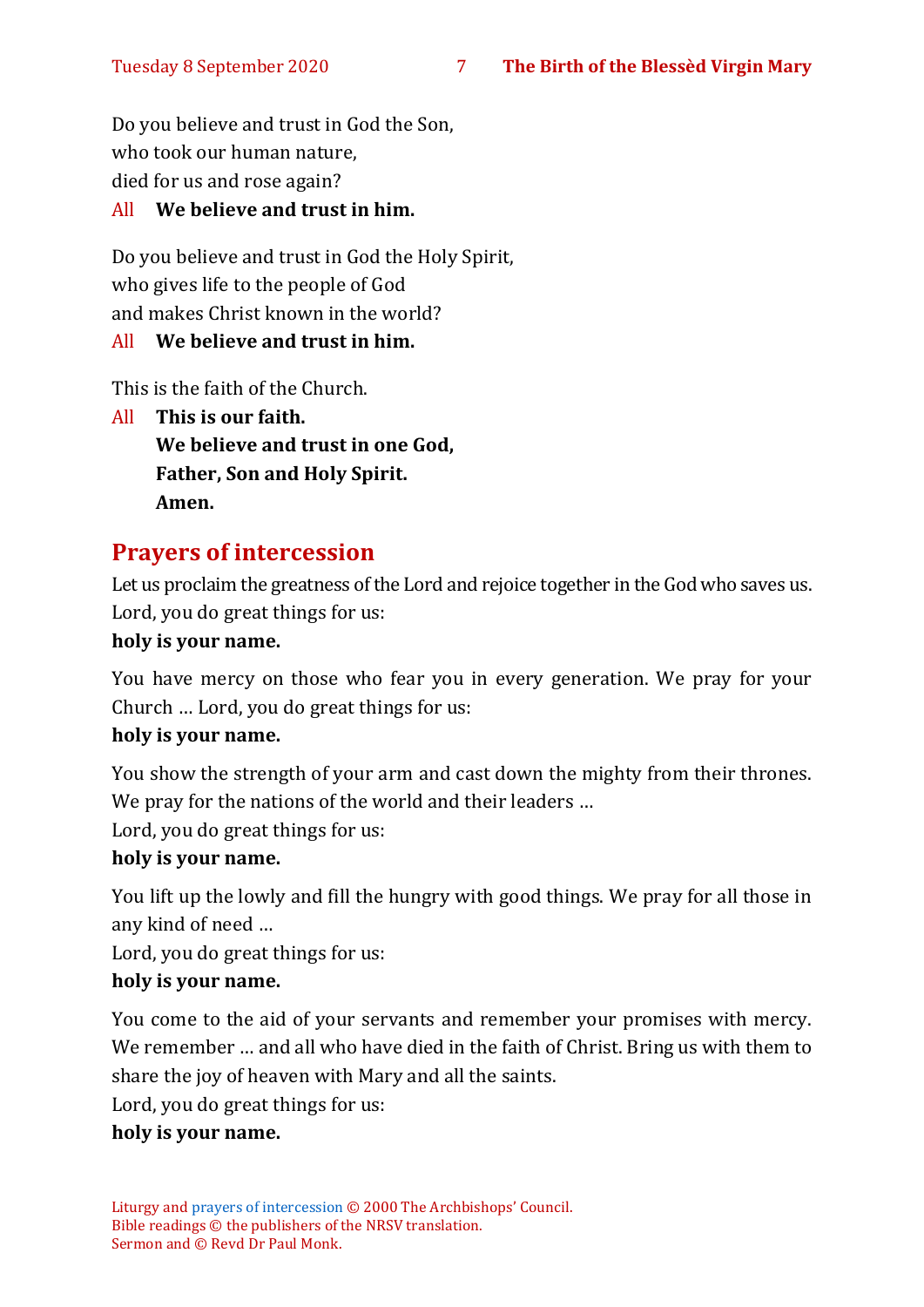Father most holy, so guide us in the way of humility and obedience like Mary, that our lives may be a constant hymn of praise to you from whom all good things come. We ask this through Jesus Christ our Lord.

All **Amen.**

Merciful Father,

All **accept these prayers for the sake of your Son, our Saviour Jesus Christ. Amen.**

# **The peace**

Unto us a child is born, unto us a son is given, and his name shall be called the Prince of Peace.

The peace of the Lord be always with you,

All **And also with you.**

HYMN 3 **[The angel Gabriel from Heaven came](https://www.youtube.com/watch?v=pliqObTHxUQ)** (click on the link to hear the hymn)

The liturgy of the Communion Service appears below

# The Dismissal

Christ the Son of God, born of Mary, fill you with his grace to trust his promises and obey his will; and the blessing of God the Almighty: Father, Son, and Holy Spirit, be with you now and remain with you always. All **Amen.**

HYMN 4 **[Lord Jesus Christ, you have come to us](https://www.youtube.com/watch?v=ekVLG-p8Xsc)** (click on this link to hear the hymn)

Go in peace to love and serve the Lord.

#### All **In the name of Christ. Amen.**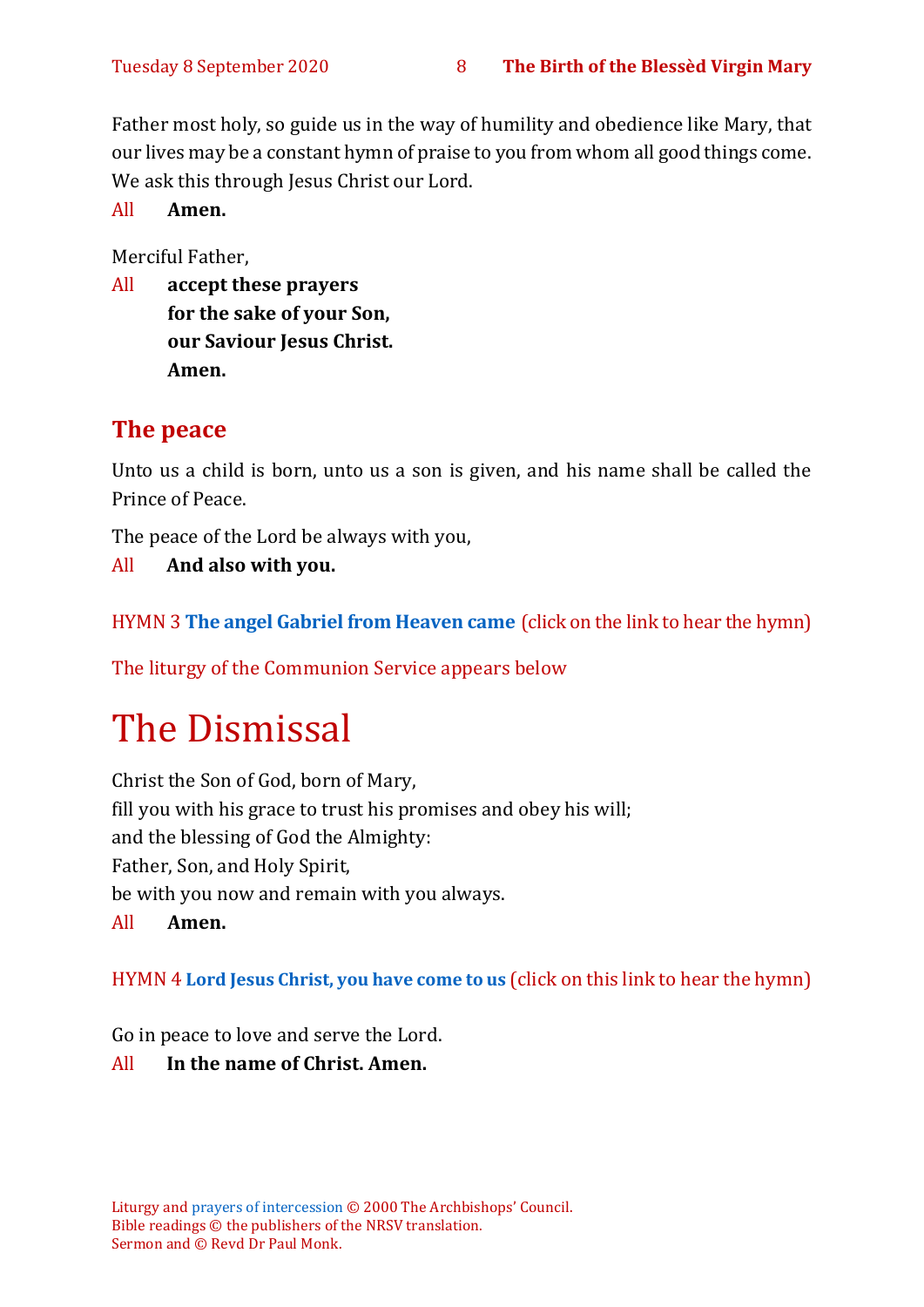# The Liturgy of the Sacrament

# Eucharistic Prayer (prayer E)

The Lord be with you

### All **and also with you.**

Lift up your hearts.

#### All **We lift them to the Lord.**

Let us give thanks to the Lord our God.

#### All **It is right to give thanks and praise.**

It is indeed right, our duty and our joy, always and everywhere to give you thanks, holy Father, almighty and eternal God, through Jesus Christ our Lord. And now we give thanks, most gracious God, surrounded by a great cloud of witnesses and glorified in the assembly of your saints. The glorious company of apostles praise you. The noble fellowship of prophets praise you. The white-robed army of martyrs praise you. We, your holy Church, acclaim you. In communion with angels and archangels, and with all who served you on earth and worship you now in heaven, we raise our voice to proclaim your glory, for ever praising you and saying:

All **Holy, holy, holy Lord, God of power and might, heaven and earth are full of your glory. Hosanna in the highest. Blessed is he who comes in the name of the Lord. Hosanna in the highest.**

We praise and bless you, loving Father, through Jesus Christ, our Lord; and as we obey his command, send your Holy Spirit, that broken bread and wine outpoured may be for us the body and blood of your dear Son.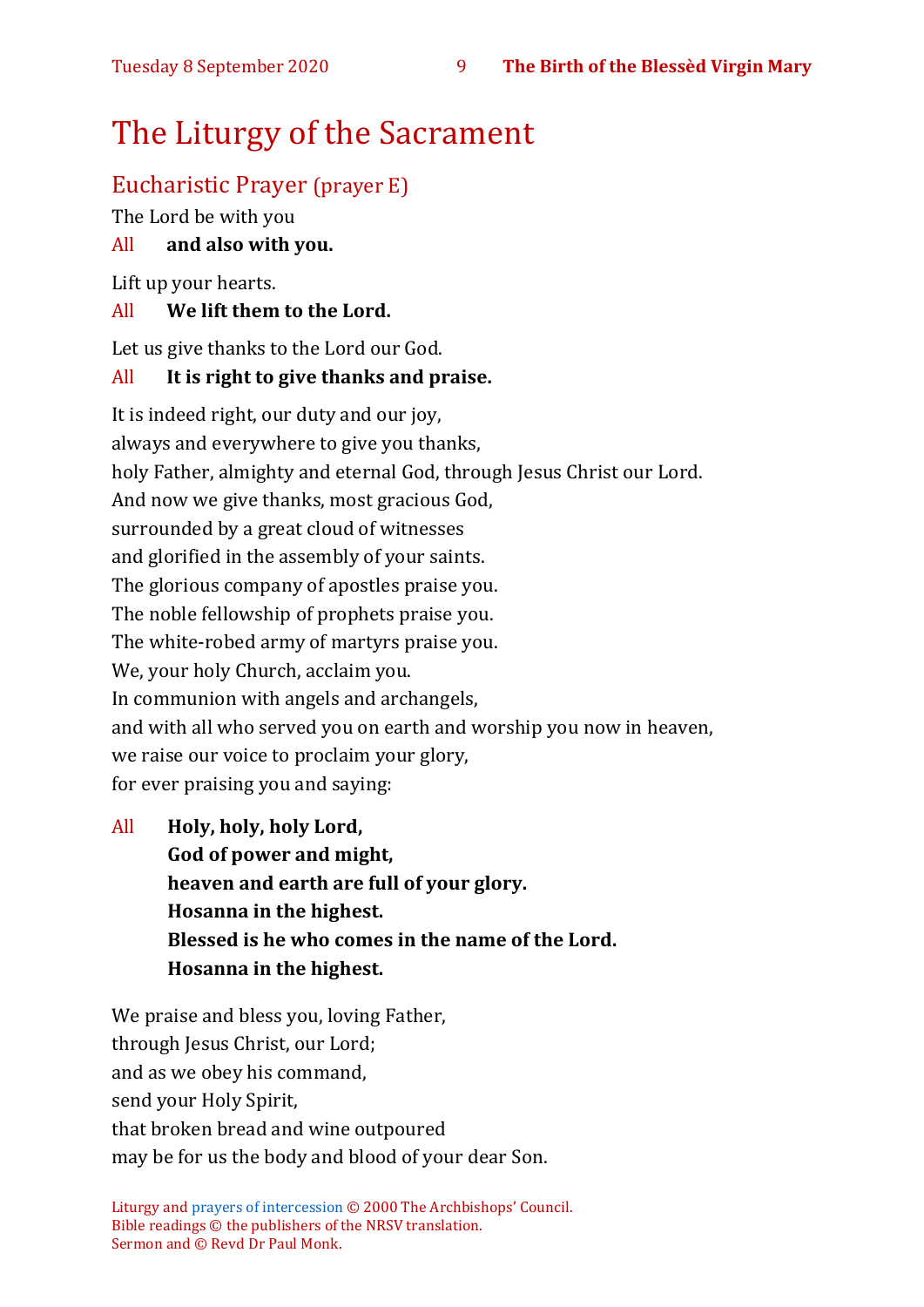On the night before he died he had supper with his friends and, taking bread, he praised you. He broke the bread, gave it to them and said: Take, eat; this is my body which is given for you; do this in remembrance of me.

When supper was ended he took the cup of wine. Again he praised you, gave it to them and said: Drink this, all of you; this is my blood of the new covenant, which is shed for you and for many for the forgiveness of sins. Do this, as often as you drink it, in remembrance of me.

So, Father, we remember all that Jesus did, in him we plead with confidence his sacrifice made once for all upon the cross.

Bringing before you the bread of life and cup of salvation, we proclaim his death and resurrection until he comes in glory.

Great is the mystery of faith:

All **Christ has died. Christ is risen. Christ will come again.**

Lord of all life, help us to work together for that day when your kingdom comes and justice and mercy will be seen in all the earth.

Look with favour on your people, gather us in your loving arms and bring us with Mary and all the saints to feast at your table in heaven.

Through Christ, and with Christ, and in Christ, in the unity of the Holy Spirit, all honour and glory are yours, O loving Father,

for ever and ever.

#### All **Amen.**

Liturgy an[d prayers of intercession](https://www.churchofengland.org/prayer-and-worship/worship-texts-and-resources/common-worship/churchs-year/festivals/visit-blessed-virgin-mary-elizabeth) © 2000 The Archbishops' Council. Bible readings © the publishers of the NRSV translation. Sermon and © Revd Dr Paul Monk.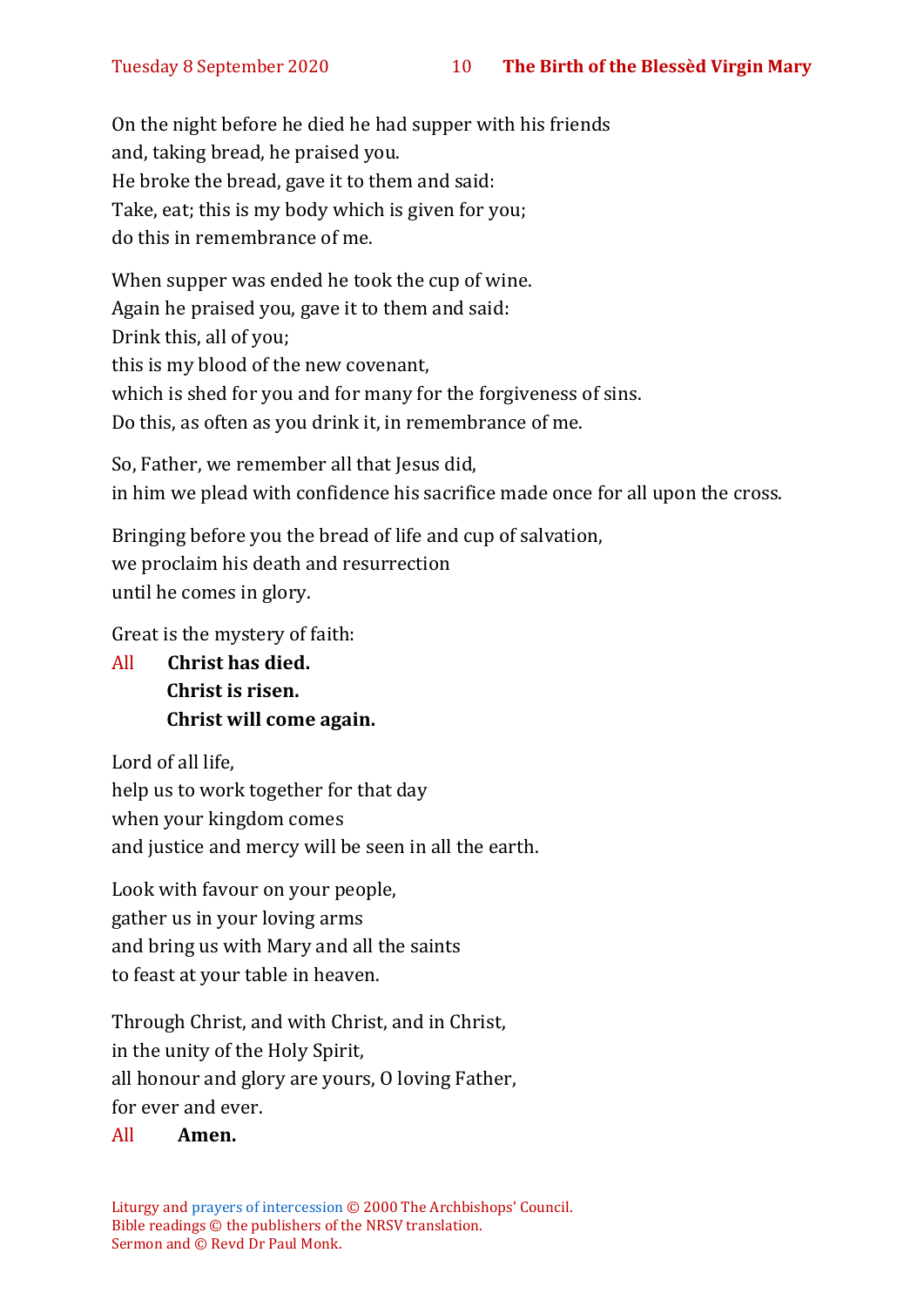# The Lord's Prayer

As our Saviour taught us, so we pray

All **Our Father in heaven, hallowed be your name, your kingdom come, your will be done, on earth as in heaven. Give us today our daily bread. Forgive us our sins as we forgive those who sin against us. Lead us not into temptation but deliver us from evil. For the kingdom, the power,** 

**and the glory are yours now and for ever. Amen.**

# Breaking of the Bread

We break this bread to share in the body of Christ.

- All **Though we are many, we are one body, because we all share in one bread.**
- All **Lamb of God,**

**you take away the sin of the world, have mercy on us.**

**Lamb of God, you take away the sin of the world, have mercy on us.**

**Lamb of God, you take away the sin of the world, grant us peace.**

Draw near with faith. Receive the body of our Lord Jesus Christ which he gave for you, and his blood which he shed for you. Eat and drink in remembrance that he died for you, and feed on him in your hearts by faith with thanksgiving.